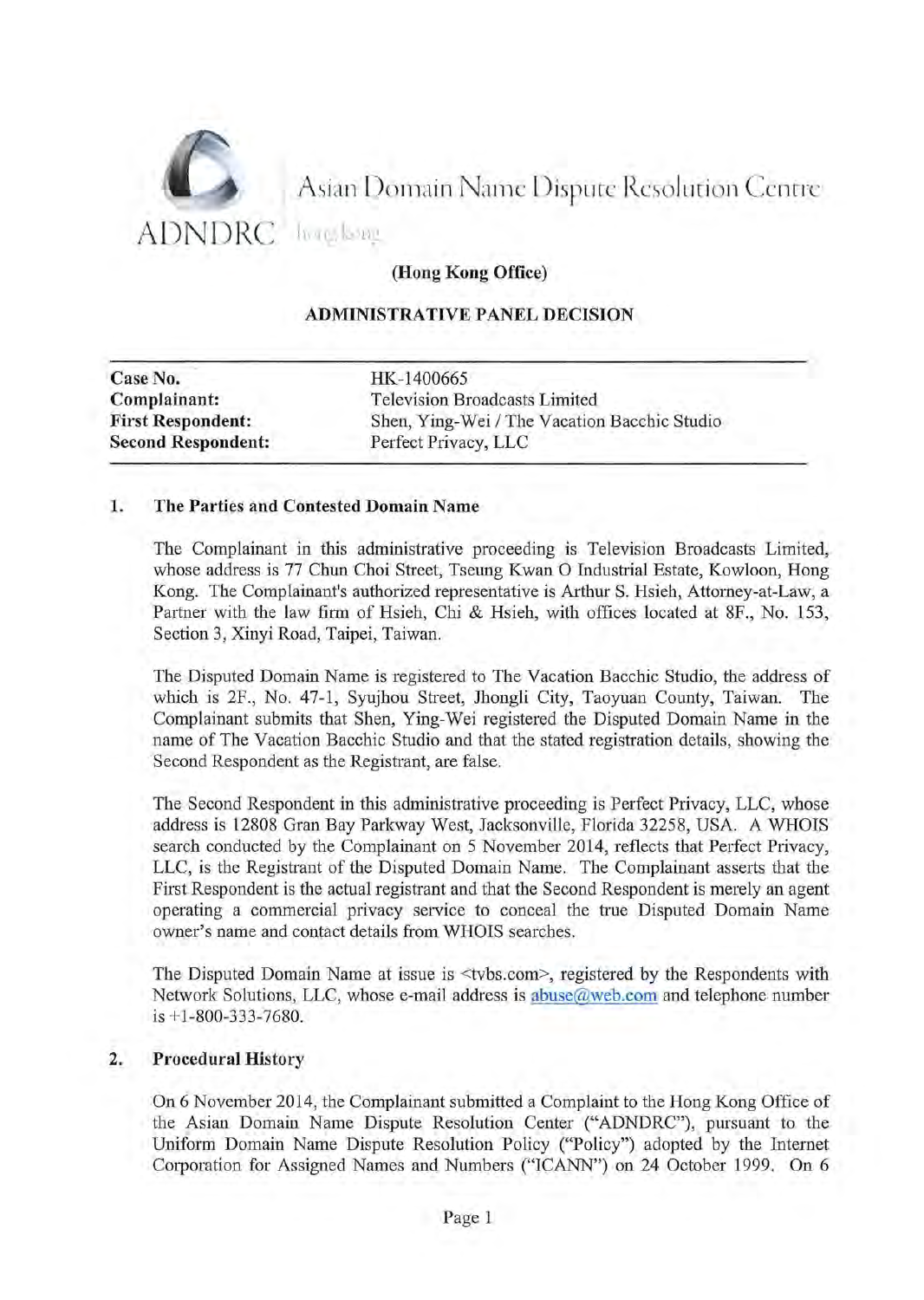November 2014, the ADNDRC confirmed receipt of the Complaint. The Complainant elected that this case to be dealt with by a one-person panel.

On 6 November 2014, the ADNDRC transmitted by email to the Registrar, Network Solutions, LLC, a request for registrar verification in connection with the disputed domain name. On 14 November 2014, the Registrar transmitted by email to the ADNDRC its verification response, confirming that The Vacation Bacchic Studio is listed as the Registrant and that Ying-Wei, Shen, at the same address, is the domain's Administrator and Technical contact. The First Respondent's contact email appears as erickuo58@hotmail.com, and the Administrator's email is service@100hub.com.

On 17 November 2014, the Complainant notified the ADNDRC that the Complainant had transmitted the Complaint and evidence to the Respondent, by email addressed to erickuo58@hotmail.com and to the administrative email address service@100hub.com. Also on 17 November 2014, the ADNDRC notified the Respondent of the commencement of the action, requesting that the Respondent submit a Response within 20 calendar days, and further specifying the due date as being on or before 7 December 2014.

On 20 November 2014, "Gary" Shen, whose email address is erickuo58@hotmail.com. sent a reply email to the ADNDRC, continuing the same email string as the ADNDRC's Written Notice of Complaint to the Respondents, in the following terms (recited below verbatim, but with minor corrections by the Panelist, as noted in brackets, to improve readability):

*"We provide the best email service andfreefor educators, not commercial activity. Our domain registered in 20-apr-1998 before the rules Policy Adopted: August 26,*  1999. We are [the] legitimate use[rs of] this domain [for] 16 years for our clients, and not *only in Hong Kong. What is our rights and interests? We are not us[ing] any trademark [of theirs]* ".

On 8 December 2014, the ADNDRC confirmed in an email to the parties that it did not receive a Response Form from the Respondent within the required period of time.

Having received a Declaration of Impartiality and Independence and a Statement of Acceptance, the ADNDRC notified the parties that the panel in this case had been selected, with Mr. David KREIDER acting as the sole panelist. The Panel determines that the appointment was made in accordance with Rules 6 and Articles 8 and 9 of the Supplemental Rules.

On 9 December 2014, the Panel received the file from the ADNDRC and should render the Decision on or before 23 December 2014, if there are no exceptional circumstances.

#### **3. Factual background**

#### **For Claimant**

The following facts are alleged by the Complainant in the Complaint:

### 1. TVB (e.g. **the Complainant)**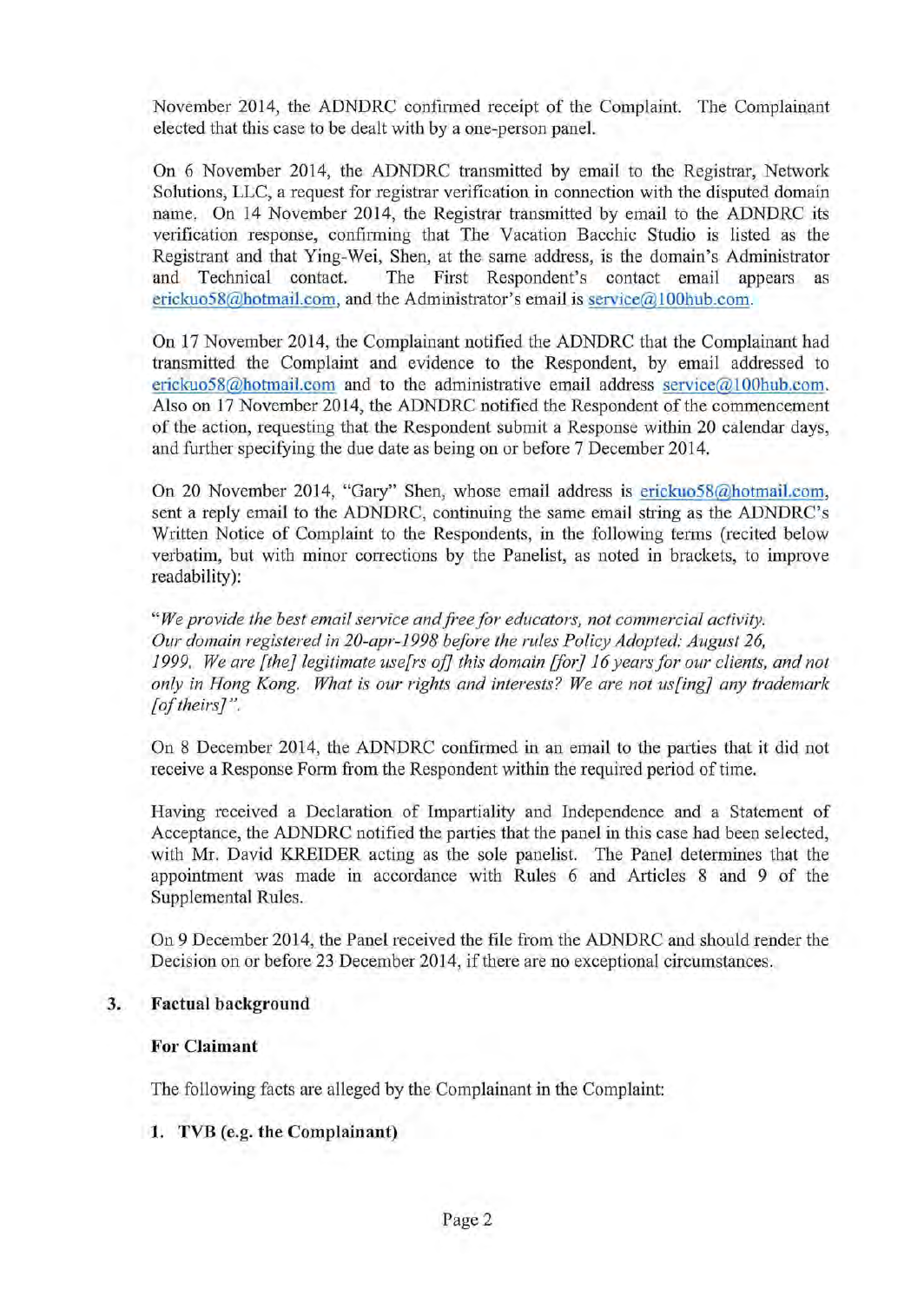The TVB, Television Broadcasts Limited (00511, listed on the main board of The Stock Exchange of Hong Kong Limited), commonly known as TVB, was established on 19 November 1967 and is the first wireless commercial television station in Hong Kong. With its headquarters in Hong Kong, TVB provides round-the-clock entertainment channels and news service to over 7 million Hong Kong viewers and operates an international licensing and distribution business. Many of the programs produced in Cantonese are dubbed into Mandarin and other languages and are distributed worldwide, including Asia (covering Mainland China, Taiwan, Malaysia, and Singapore), Australia, North and South America, and Europe, accessible to over 300 million households.

#### 2. Trademarks and Domain Names

Since 1993, TVB applied to and registered the trademark of  $\ulcorner$  TVBS  $\lrcorner$  in Hong Kong and Taiwan. TVB further licensed the trademark of 「TVBS」 to TVBS Inc. (聯意製作股份有 限公司) in Taiwan as an exclusive licensee. TVB then applied to and registered the trademark of  $\ulcorner$  TVBS  $\vert$  worldwide, including Thailand, Singapore, Malaysia, China and Macau etc. The mark  $\ulcorner$  TVBS  $\lrcorner$  is derived from the initials of TVB Super Channel. The three round dots in blue, green and red respectively on the  $\sqrt{TVBS}$  device are derived from the colors of the TVB logo.

In addition to the trademarks  $\ulcorner$  TVB  $\vert$  and  $\ulcorner$  TVBS  $\vert$  registered by TVB, TVB applied and registered the domain name of www.tvb.com years ago and authorized TVBS Inc. to register the domain name www.tvbs.com.tw. as of 1 May 1997. It is persuasive evidence that TVB and TVBS used the trademarks and domain names aforementioned in a continuous and systematic way over many years.

### 3. TVBS' Operation **in** Taiwan

On 28 September 1993, TVBS wireless commercial television, which is the first satellite television service provided in Taiwan, broadcasted its first signal. Launched on 12 October 1995, TVBS-News is the first 24-hour professional news channel to be provided in that market. Based in Taiwan, the channel is supported by a professional team of reporters located around the world. Since its debut, TVBS-News channel maintains its leading position in news services in Taiwan and has continuously recorded higher TV ratings than its competitors. Thus, TVBS holds the number one position as the employer of choice for university graduates and has been voted the most trustworthy TV news media operator by the general public in Taiwan.

TVBS now operates three cable channels, including TVBS-News (CH55), TVBS (CH56), TVBS Entertainment channels (CH42), and a MOD channel (TVB8 channel), which targets the global market.

### For Respondent

The Respondents have defaulted and have not submitted a Response to the Complaint.

### 4. Parties' Contentions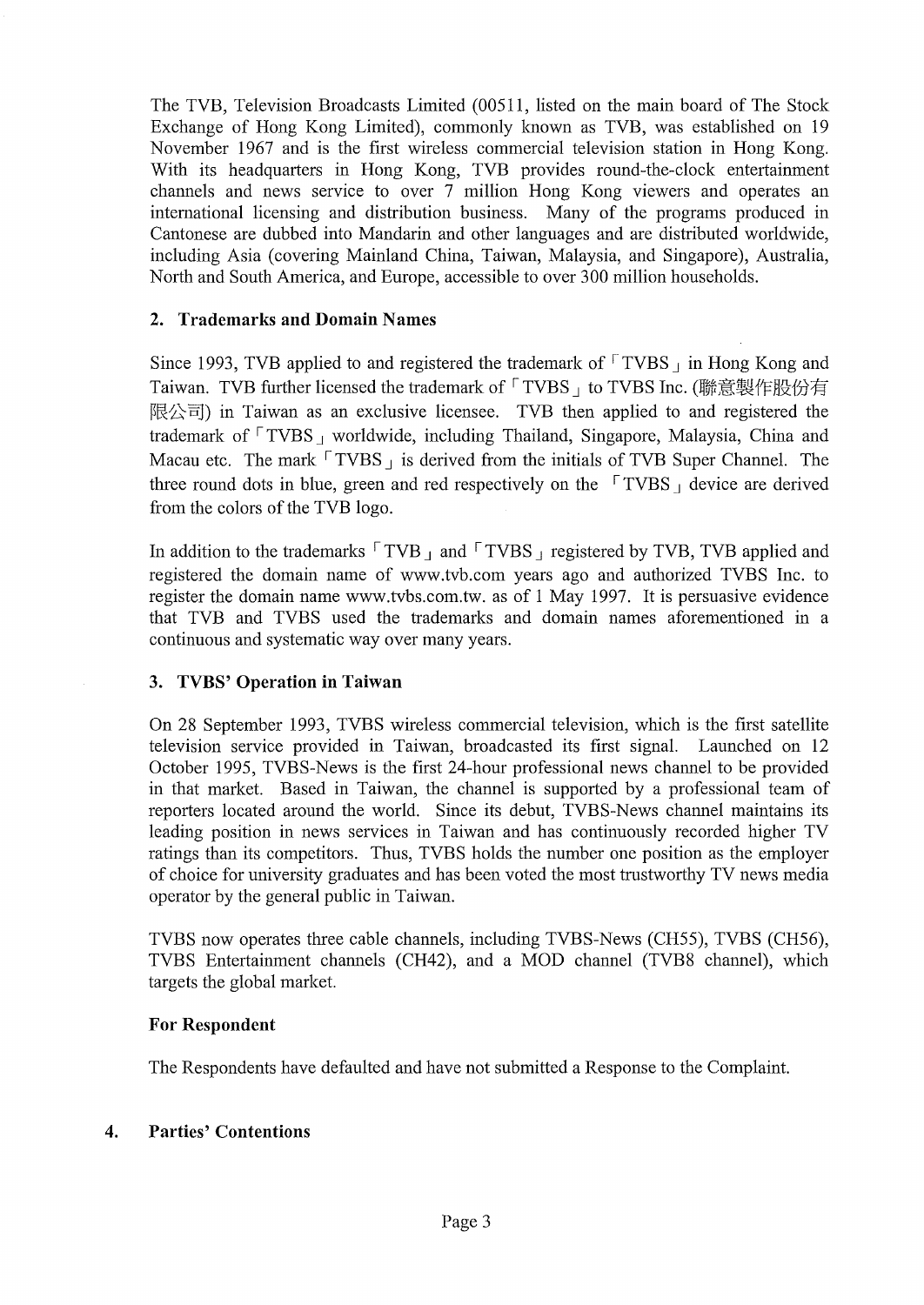# A. Complainant

The Complainant's contentions may be summarized as follows:

### **I. The Disputed Domain Name is identical or confusingly similar to a trade mark or service mark to which the Complainant has rights**

TVB invests on its trademarks in a long-term way with every effort. TVB pays high attention to the protection of its trademarks all the time. On May 8, 1993, TVB obtained the trademark registration of  $\sqrt{T}VBS_1$  (Registration No.: 1995B04436, Actual Date of Registration: May 30, 1995 and the expiration date is May 8, 2024). Afterwards, TVB applied and registered the  $\sqrt{\text{TVBS}}$  trademarks worldwide, including Thailand, Singapore, Malaysia, China and Macau etc. The  $\sqrt{\text{TVBS}}$  trademarks became a well known logo to the Taiwan public through the round-the-clock entertainment channels and news service TVBS provided by TVBS to over twenty three million Taiwan viewers. The  $\lceil$  TVBS  $\rceil$  has been deeply implanted into the public consciousness.

 $\lceil$  TVBS  $\rceil$  is the initial of TVB Super Channel. The three round dots in blue, green and red respectively on the  $\sqrt{TVBS}$  device are derived from the colors of the TVB logo. These dot designs clearly show the close connection between TVB and TVBS. In English, TVBS is not an initial with specific meaning. However, through the long term, broad and repeated use of TVB,  $\sqrt{TVBS}$  became a well known representation of the professional TV station in Taiwan, Hong Kong and worldwide. TVB is exclusively linked to the  $\lceil$ TVBS  $\beta$  services, which have a high recognition factor with the public. TV viewers naturally think of TVB when they view  $\lceil$  TVBS  $\rceil$ .

Recently TVB happened to become aware that an entity named "Shen, Ying-Wei (The Vacation Bacchic Studio)", had registered the Disputed Domain Name on April, 20, 1998. By conducting a WHOIS search, it was discovered that the First Respondent was located in Taoyuan County, Taiwan. Apparently, the First Respondent is an organization (for example, a company or a store) or an individual located in Taiwan.

Furthermore, the registration of the Disputed Domain Name www.tvbs.com has been changed to a company named "PERFECT PRIVACY, LLC", which provides domain name holders with a privacy service to conceal the registrant's real name from the public. Obviously, the First Respondent tried to use this means to hide its name from being disclosed to the public, which suggests a highly suspect motive. It is not the way a legitimate business would operate.

Under such circumstances, TVB believes the real holder of the domain name in question is the First Respondent, Shen, Ying-Wei (The Vacation Bacchic Studio), rather than the Second Respondent, PERFECT PRIVACY, LLC, which is just an agent providing a commercial privacy service. In order to comply with the search outcome in the database of WHOIS, TVB hereby lists both Shen, Ying-Wei (The Vacation Bacchic Studio) and PERFECT PRIVACY, LLC as the Respondents.

Whether a search is conducted for the letters "TVBS" in small letters or in upper case letters, the search result will be the same domain name <www.tvbs.com>. It is clear that  $\lceil$  tvbs  $\lceil$  and  $\lceil$  TVBS  $\lceil$  are substantially, if not entirely, identical for all practical purposes.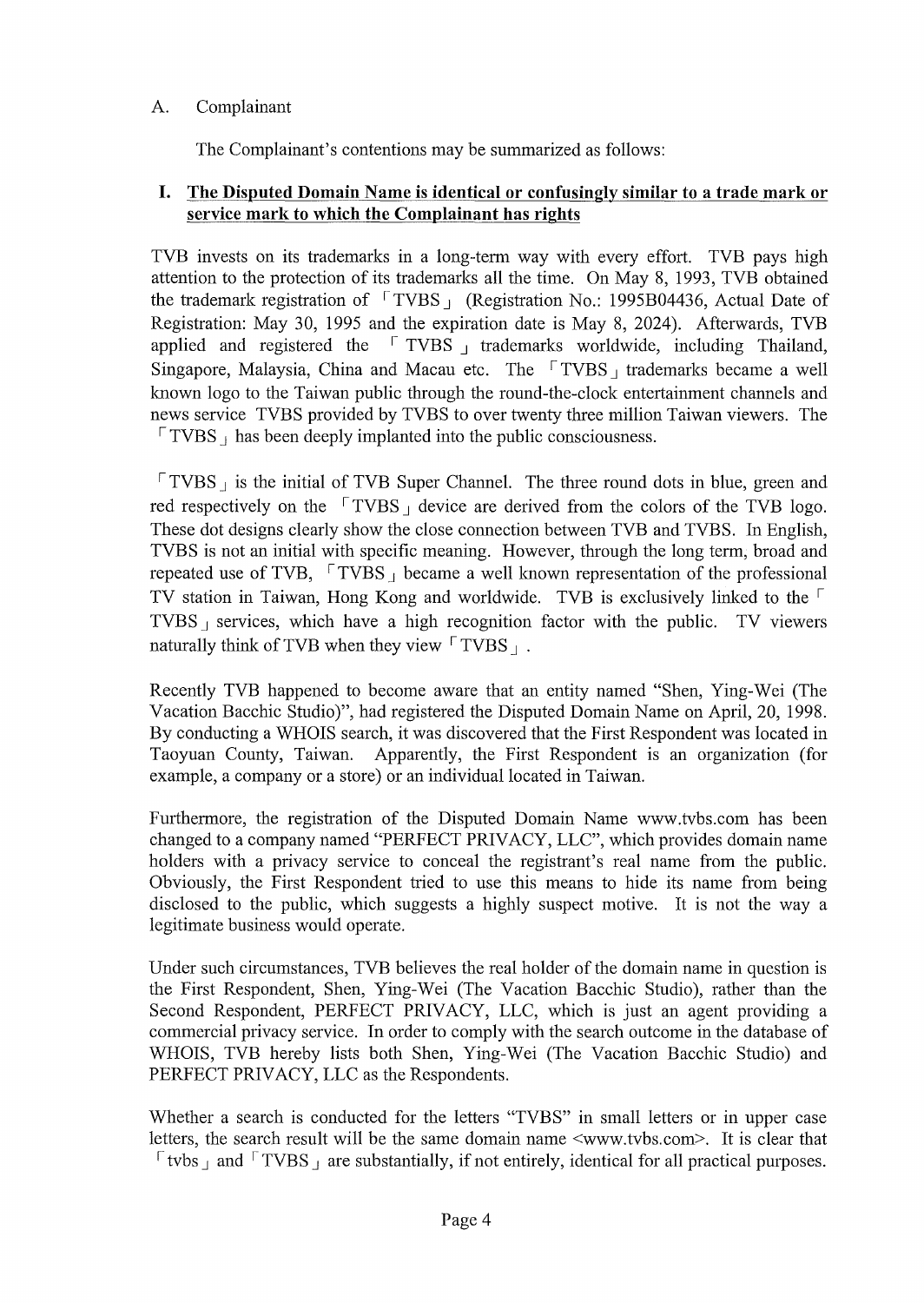In addition, TVB has already obtained the registry of www.tvbs.com.tw in Taiwan and has used it in a long-term, broad and repeated way for many years, and continues to do so.

TVB obtained the trademark registrations of  $\lceil$  TVBS  $\rceil$  prior to the date of April 20, 1998 which the Respondent registered the domain name www.tvbs.com in question, and is first in time.

Pursuant to the statements aforementioned, the domain name www.tvbs.com in question is fully identical to the  $\lceil$  TVBS  $\rceil$  trademarks of TVB which will confuse and mislead the related users and the public.

# **II. The Respondent has no rights or legitimate interests in respect of the Disputed**  Domain Name

There is no evidence that the Respondents, or either of them, have registered or used any trademarks containing the words of  $\ulcorner$  TVBS  $\lrcorner$ . There is no evidence that the Respondents have claimed or pleaded any civil rights, or indeed, and rights at all in or to the  $\lceil$  TVBS  $\rceil$ trademarks. TVB conducted a thorough search of  $\lceil$  TVBS  $\rceil$  in the database of the Taiwan Intellectual Property Office (TIPO) of the Ministry of Economic Affairs (MOEA) Taiwan, which revealed no individual or entity other than TVB holds or enjoys any rights to the  $\lceil$ TVBS  $\parallel$  trademarks or related logo.

TVB applied and registered the trademarks of  $\sqrt{\text{TVBS}}_1$  in Hong Kong and Taiwan on May 30, 1995 and Aug 16, 1994, which are prior to the registration date, April 20, 1998, of the Disputed Domain Name. TVB has no connection or relations to the Respondent, Shen, Ying-Wei (The Vacation Bacchic Studio). TVB does not license the Respondent any rights to use the  $\lceil$  TVBS  $\rfloor$  trademarks in any way. On the other hand, the Respondent is located in Taoyuan County, Taiwan. Apparently it is an organization (for example, a company or a store) or an individual located in Taiwan. While the Respondent registered the domain name <www.tvbs.com> on April 20, 1998, the TVBS television station, with the  $\lceil$  TVBS  $\rceil$  trademarks, has already operated and broadcasted programs over five to six years. TVBS television station and the  $\sqrt{TVBS}$  trademarks are both well known to the general public on Taiwan. This clearly demonstrates that the Respondents, or either of them, had sufficient knowledge of the use status of the  $\lceil$  TVBS  $\rceil$  trademarks when the Disputed Domain Name was registered.

In considering the information and materials aforementioned, it is clear and affirmative that the Respondent deliberately use the domain name www.tvbs.com in question to attract and draw the public's attention and to sign in to look around the website. The Respondent will then gain the Page View (PV) on one hand and sell its goods or services on the other hand through taking advantage of the famous  $\sqrt{TVBS}$  trademarks well known to the public.

# **III. The Disputed Domain Name has been registered and is being used in bad faith**

The specific part "tybs" of the domain name www.tybs.com in question is identical to the TVB's  $\lceil$  TVBS  $\rfloor$  trademarks. Such a use of the Respondent objectively blocks TVB, who has the legitimate rights and interests to  $\sqrt{TVBS}$  trademarks, from obtaining a domain name. The Respondent interferes and blocks TVB to use its  $\sqrt{T}$  TVBS  $\frac{1}{T}$  trademarks as its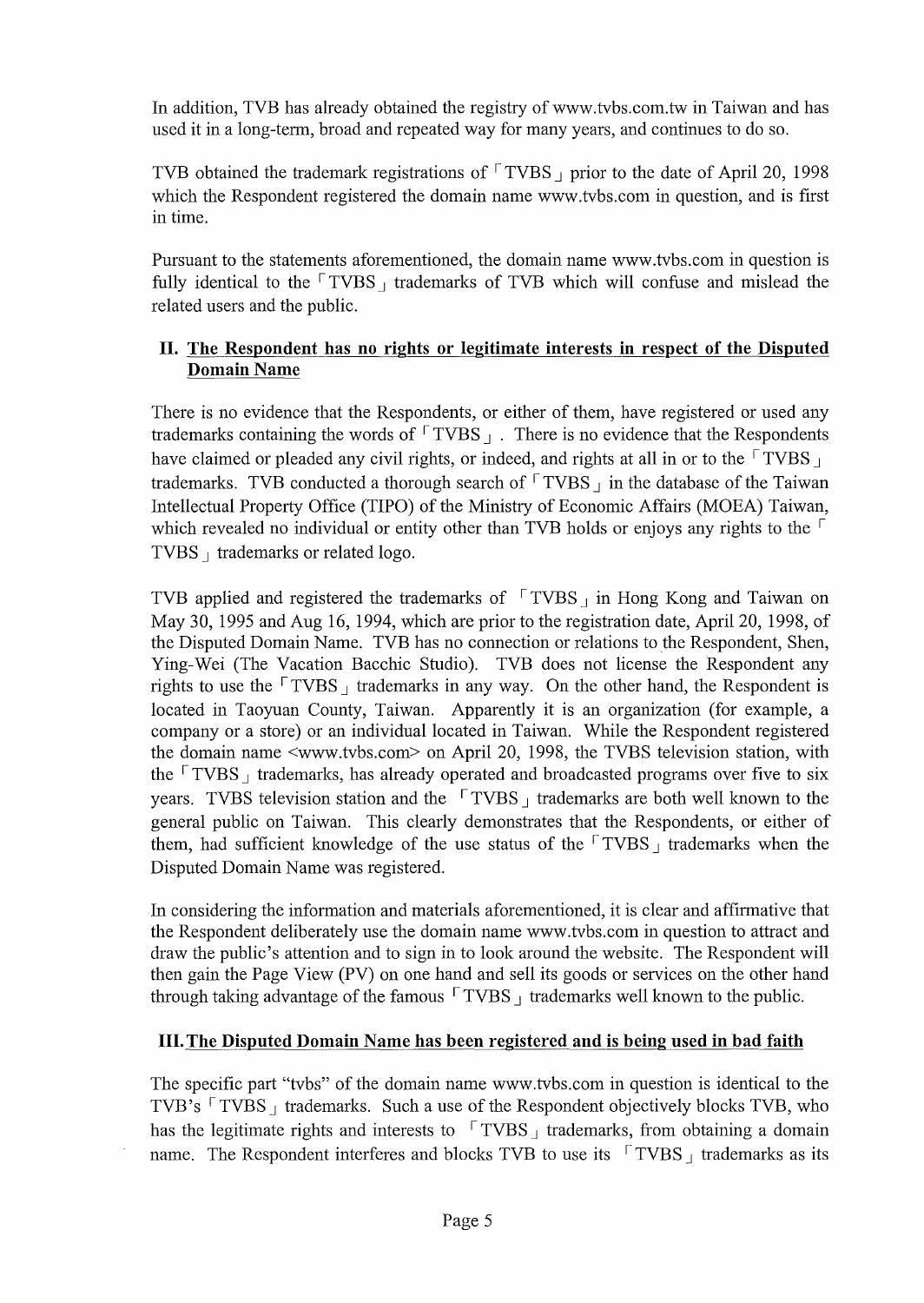domain name in order to do the online business. The Respondent injured TVB's regular business activities.

The domain name www.tvbs.com in question is not being used substantively. When an Internet user lands on the www.tvbs.com web page, the user is re-directed to the website https://100hub.com (HUB 威利 100 專業主機). It is a website in traditional Chinese characters which sells virtual server ' VPS server ' application of domain name and maintenance · software license etc. This business is quite different from TVB's FTVBS  $\mu$  the television broadcasting services. The public is likely to be misled by the Respondents into believing that TVB has licensed the Respondent, which is incorrect.

The Respondents intended to mislead the public and network users into believing that TVB and TVBS, or both, have some kind of cooperation or license agreement with the website https://100hub.com. The Respondents are using the Disputed Domain Name to attract public Internet users onto the www.tvbs.com. from which they are re-directed to the website https://lOOhub.com. The Respondents are, thus, taking advantage of the famous and well-known  $\lceil$  TVBS  $\rceil$  trademarks established by TVB to unfairly promote their own commercial interests. The Respondents' conduct will dilute and damage TVB's valuable trademark rights and brand image.

### B. Respondent

The Respondent failed to submit a Response to the Complaint within the specified time period.

#### **5. Findings**

Paragraph 15(a) of the Rules instructs the Panel as to the principles the Panel is to use in determining the dispute: "A Panel shall decide a complaint on the basis of the statements and documents submitted in accordance with the Policy, these Rules and any rules and principles of law that it deems applicable." Paragraph 4 (a) of the Policy requires that the Complainant should prove each of the following three elements to obtain an order that a domain name should be cancelled or transferred:

- 1. the domain name registered by the Respondents must be identical or confusingly similar to a trademark or service mark in which Complainant has rights; and
- 11. the Respondents have no rights or legitimate interests in respect of the domain name; and
- iii. the domain name has been registered and is being used in bad faith.

Paragraph 5(e) of the Rules directs that if, as is the case here, a Respondent does not submit a Response, then in the absence of exceptional circumstances, the Panel should decide the dispute based upon the Complaint.

### **A) Identical/Confusingly Similar**

Pursuant to Paragraph 4(a)(i) of the Policy, the Complainant must prove that the disputed domain name is identical or confusingly similar to a trademark or service mark in which the Complainant has rights.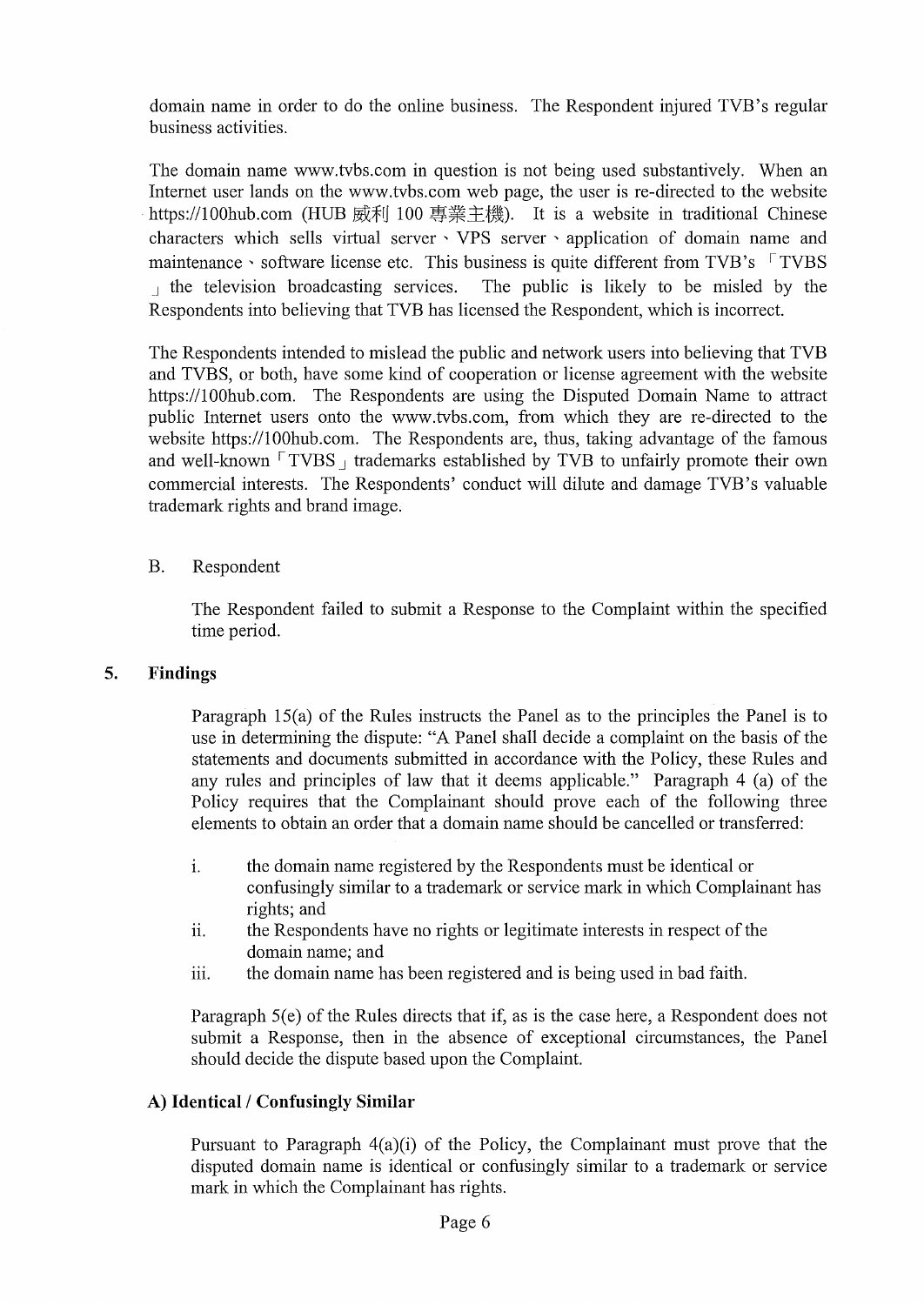On 28 September 1993, TVBS wireless commercial television launched satellite television services in Taiwan. The Complainant first obtained trademark registration of "TVBS" in Taiwan on 16 July 1994. That is, TVB's commercial launch of TVBS services in Taiwan occurred nearly five (5) years before the Second Respondent registered the disputed domain name on 20 April 1998. On this basis, the Panel is satisfied that the Complainant enjoys the rights to the "TVBS" trade and service marks, which are well established and have a high recognition factor in Taiwan.

It is well-settled in UDRP decisions that the applicable top-level suffix in the domain name (e.g., ".com") would usually be disregarded under the confusing similarity test (as it is a technical requirement of registration), except in certain cases where the applicable top-level suffix may itself form part of the relevant trademark (see WIPO Overview of WIPO Panel Views on Selected UDRP Questions, Second Edition ("WIPO Overview 2.0") paragraph 1.2. In this case, the use of the gTLD ".com" does not, in any way, diminish the risk of confusion between the disputed domain name and Complainant's trademark "TVBS".

The Complainant's registered trademark "TVBS", albeit expressed in upper case letters as the Complainant helpfully notes, is identical to the Disputed Domain Name <tvbs.com>.

The Panel therefore holds that the Complaint fulfills the condition provided in Paragraph 4 (a)(i) of the Policy.

#### B) **Rights and Legitimate Interests**

The Complainant contends that the Respondent does not have rights to or legitimate interests in the Disputed Domain Name. The Complainant's assertion is sufficient to establish a *prima facie* case under Policy 4 (a)(ii), thereby shifting the burden to the Respondents to present evidence of its rights or legitimate interests. The Respondents, or either of them, have failed to show that the Respondents have any rights or legitimate interests in respect of the Disputed Domain Name.

The Disputed Domain Name does not appear to be in use for any bona fide offering of goods or services or to have been established in anticipation for such use, and there is no indication that the Respondents were known by the name "TVBS" prior to the registration of the domain name. The Respondents are not, and have never been, a "client" of the Complainant, nor are the Respondents authorized or licensed to use the Claimant' s mark, nor does any evidence suggest a legitimate non-commercial or fair use of the Disputed Domain Name. The Complainant has conducted a search of the records of the Taiwan Intellectual Property Office ("TIPO"), which discloses that no party other than the Complainant holds or enjoys any registered rights to the "TVBS" trademark. These allegations are sufficient to satisfy the Claimant' s obligation to make a *prima facie* showing that the Respondents lack a legitimate interest.

The Respondents have defaulted and failed to rebut the allegations.

The Panel therefore finds that the Complaint fulfills the conditions provided in Paragraph 4(a)(ii) of the Policy.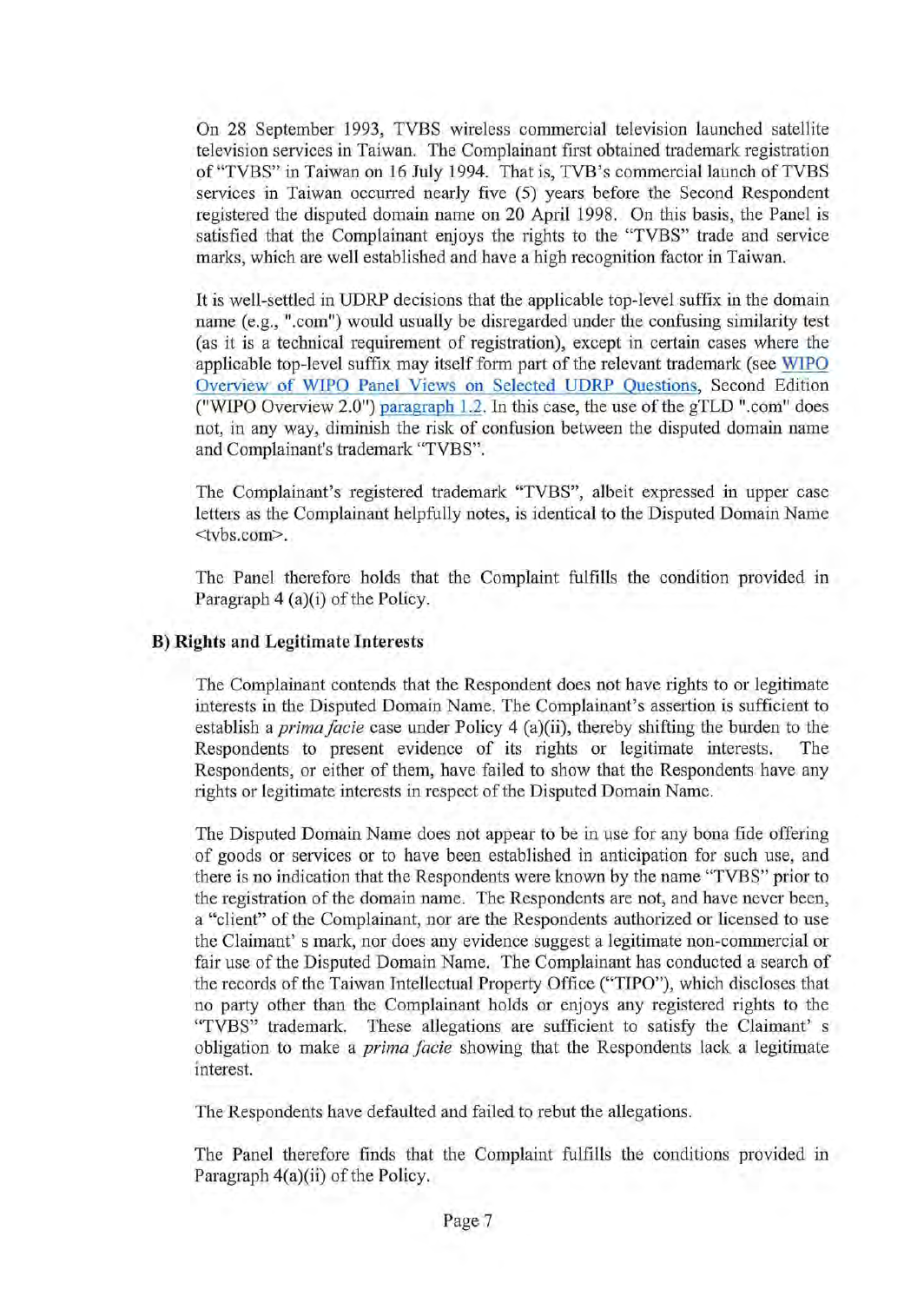#### **C) Bad Faith**

The Complainant submits that the Disputed Domain Name was registered and is being used in bad faith, rather than for any legitimate purpose.

The Complainant has adduced evidence that web surfers who land on the disputed domain are automatically re-directed to the domain "IOOhub.com", which resolves to a commercial website offering a variety of Internet web server and hosting services to the general public. The website provides Taoyuan County, Taiwan, telephone service numbers. The Complainant alleges that the First Respondent seeks to take advantage of the famous and well-known "TVBS" trademark to unfairly promote its own commercial interests. This Panelist agrees.

In conclusion, the Panel finds that the First Respondent registered and used the Disputed Domain Name in bad faith. Accordingly, the Panel finds that the Complaint satisfies the condition provided in Paragraph 4 (a) (iii) of the Policy.

#### **6. Jurisdiction**

The Panelist has carefully considered the representations contained in Ying-Wei "Gary" Shen's 20 November 2014, reply email to the ADNDRC, and finds them to be misleading and false, particularly when viewed against the robust and highly persuasive documentary evidence adduced by the Complainant. Furthermore, the First Respondent's assertion that it is not bound to comply with the URDP dispute resolution procedure, because the domain was registered on 20 April 1998, which was *"before the [UDRP rules and] policy was adopted: August* 26, 1999", is without merit.

The Registrar's 14 November 2014 email to the ADNDRC expressly states: *"We confirm that the Uniform Domain Name Dispute Resolution Policy applies to the tvbs.com domain name".* That this is true, and that this Panel has jurisdiction over this dispute, is apparent from the terms of the service agreement found on the Registrar's public website, which reads (in relevant part):

"12. **MODIFICATIONS TO** AGREEMENT. Except as otherwise provided in this Agreement, you agree during the term of this Agreement, that we may: (1) revise the terms and conditions of this Agreement; and/or (2) change part of the Services provided under this Agreement at any time. Any such revision or change will be binding and effective after posting of the revised Agreement or change to the service(s) on Network Solutions Websites, or upon notification to you by email or United States mail. You agree to periodically review our Websites, including the current version of this Agreement available on our Websites, to be aware of any such revisions. If you do not agree with any revision to the Agreement, you may terminate this Agreement at any time by providing us with notice. Notice of your tennination will be effective on receipt and processing by us. Any fees paid by you if you terminate your Agreement with us are nonrefundable, except as expressly noted otherwise in one or more of the Schedules to this Agreement, but you will not incur any additional fees. By continuing to use Network Solutions Services after any revision to this Agreement or change in service(s), you agree to abide by and be bound by any such revisions or changes. We are not bound by nor should you rely on any representation by (i) any agent, representative or employee of any third party that you may use to apply for our services; or in (ii) information posted on our Website of a general informational nature. No employee, contractor, agent or representative of Network Solutions is authorized to alter or amend the terms and conditions of this Agreement.